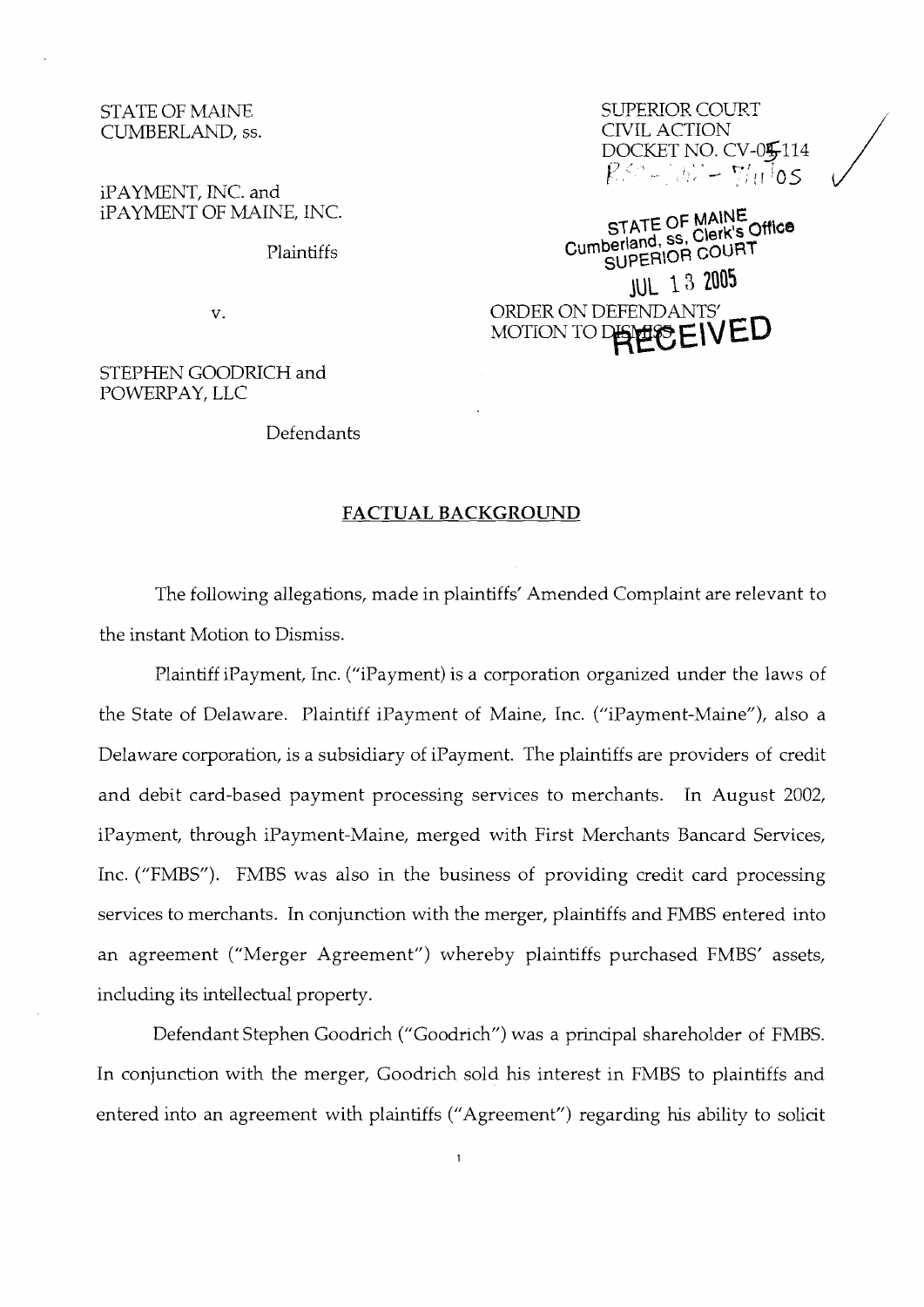or service customers of FMBS, solicit employees of FMBS and disclose confidential information. Under the Agreement, Goodrich agreed, for a period of three years following the merger, not to provide credit card payment services to any of plaintiffs' customers existing on the closing date of the sale. He also agreed not to interfere with or disrupt, or to attempt to interfere with or disrupt, any past, present or prospective business relationship identified by FMBS as of the closing date of the merger. He agreed not to solicit, call on, or service any customer of plaintiffs or FMSB that existed as of the closing date of the sale. Goodrich further agreed not to hire any employee or consultant of plaintiff or to induce any employee or consultant of plaintiffs to terminate their relationship with plaintiffs. Finally, Goodrich agreed not to use or disclose confidential information regarding the customers of FMSB or plaintiffs.

Goodrich is a founding manager of PowerPay, LLC ("PowerPay"), a Maine limited liability company that is in the business of providing credit card processing services to merchants. Plaintiffs allege that PowerPay is in competition with them and that PowerPay was created for the purpose of enabling Goodrich to engage in conduct that violates the Agreement. Plaintiffs further allege that PowerPay is the alter ego of Goodrich.

Plaintiffs have filed the instant action against Goodrich and PowerPay consisting of the following counts: (1) Breach of Contract (non-solicitation); (2) Breach of Contract (non-disclosure); (3) Negligent Misrepresentation; (4) Demand for an Accounting. Plaintiffs are seeking preliminary<sup>1</sup> and permanent injunctions enjoining Goodrich and PowerPay, and all persons or entities in active concert or participation with them from: (1) contacting or soliciting business from any entity or individual that was a customer or prospective customer of either plaintiffs or FMBS for a period of three years from the

<sup>&</sup>lt;sup>1</sup> Although the plaintiffs prayer for relief seeks both preliminary and permanent injunctive relief, there is no motion for a preliminary injunction pending before this court.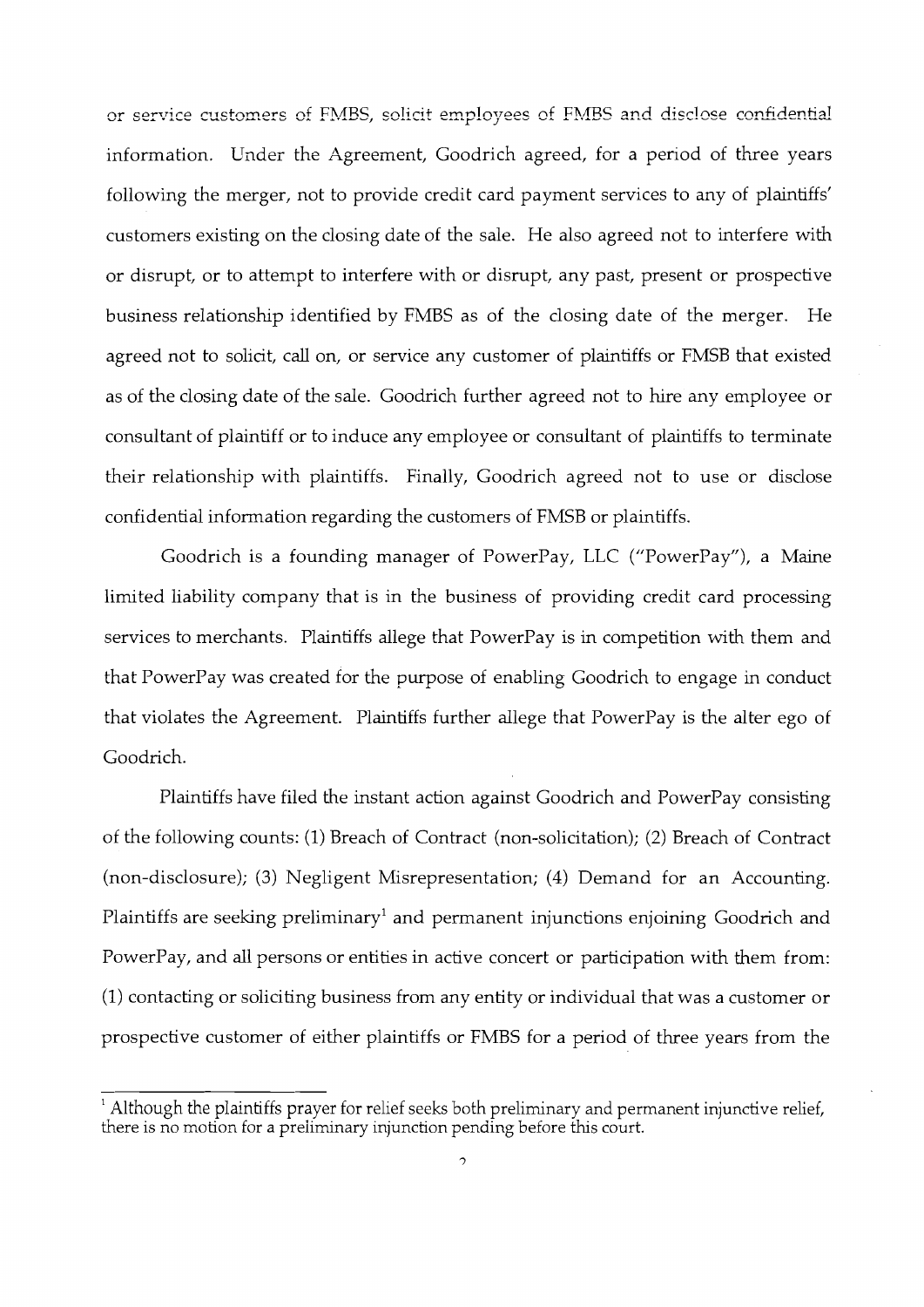date of the injunction; (2) disclosing to others, or using for their benefit or the benefit of others, any confidential of proprietary information of plaintiffs of FMBS; and (3) directing Goodrich and PowerPay to disclose to plaintiffs the details of every disclosure or use by Goodrich and/ or PowerPay of plaintiffs' proprietary information, and every use of such information by others resulting from any such disclosure. Plaintiffs further request (4) an accounting of all revenues md profits attributable to Goodrich and/or PowerPay's doing business with or soliciting customers or agents in violation of the Agreement; (5) damages; and (6) attorney's fees and costs.

### **DISCUSSION**

The defendants, for different reasons, have moved to dismiss certain of the claims against them. PowerPay has moved for dismissal of the breach of contract claims brought against it because, it argues, it is not a proper party to the action. According to PowerPay, because it was not a signatory to the Agreement between plaintiffs and Goodrich, it is not bound by that Agreement and may not be held liable under it. Goodrich moves for dismissal of the breach of contract claims brought against him, arguing that injunctive relief is only available under the contract for violations of the confidentiality provision.<sup>2</sup> According to Goodrich, plaintiffs have not adequately alleged a breach of that provision and so are not entitled to injunctive relief. Further, to the extent that plaintiffs allege breaches of other provisions, such as the non-solicitation provision, because injunctive relief is not provided for in the Agreement, Goodrich argues that the plaintiffs are not entitled to more relief than they bargained for.

I. Is PowerPav a Proper Partv?

 $2$  The court notes that both Goodrich and PowerPay brought their motion to dismiss prior to plaintiffs' filing of their amended complaint. Because the Amended Complaint alleges additional counts for negligent misrepresentation and for an accounting, the instant motion does not relate to those claims.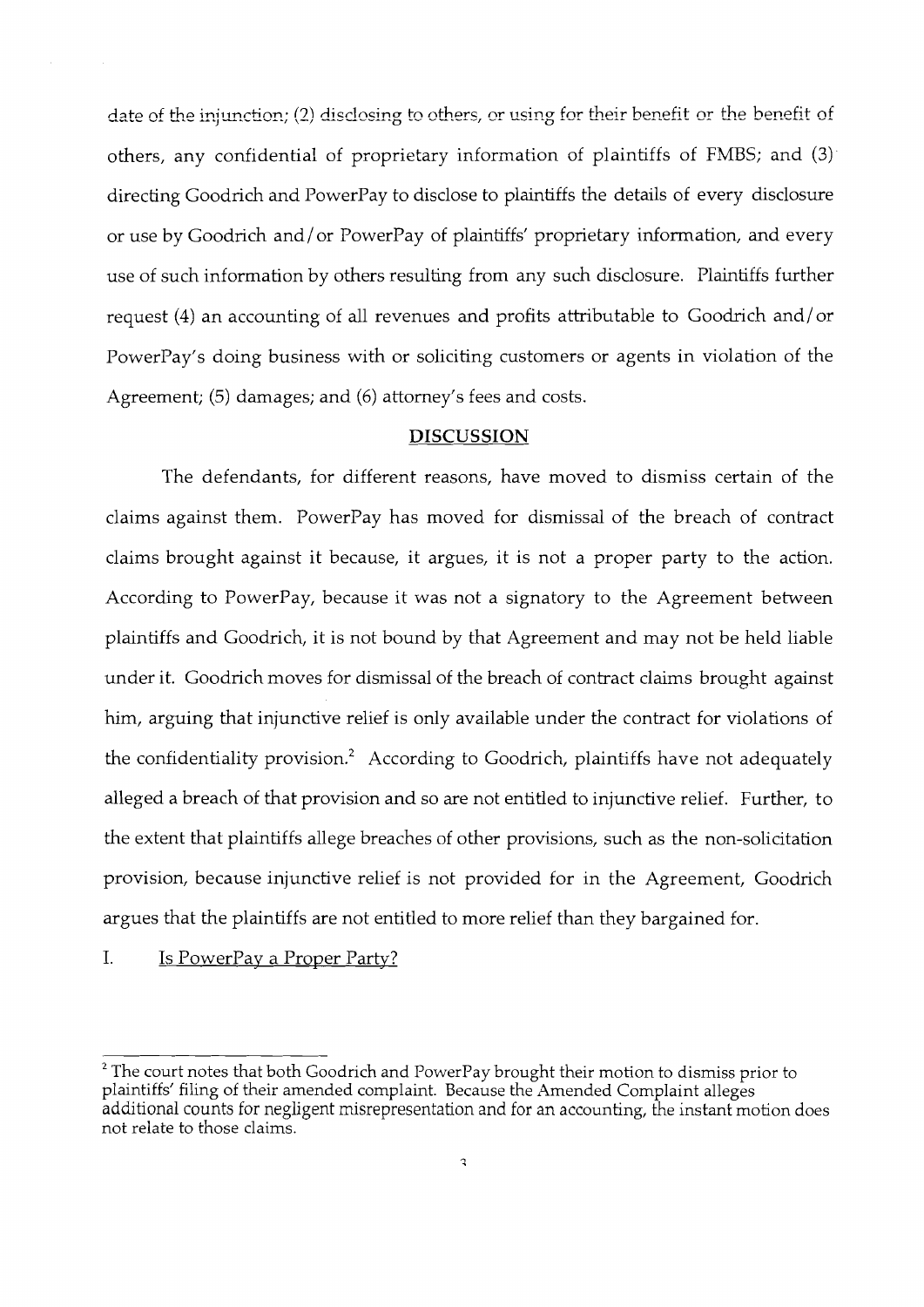PowerPay contends that it is not a proper party to this action because it did not sign the Agreement entered into by plaintiffs and Goodrich. In its motion, filed before plaintiffs' Amended Complaint, Powerpay argued that it, as an independent legal entity, may not be held liable under the Agreement unless it is an alter ego of Goodrich. Because plaintiffs' original complaint did not allege that PowerPay is the alter ego of Goodrich, PowerPay asserted that plaintiffs' breach of contract claim against it must be dismissed for failure to state a claim. The Amended Complaint, however, which this court granted plaintiffs leave to file in its May 24, 2005 order, includes an "alter ego" allegation.

As PowerPay correctly points out, "it is well-settled that generally a contract cannot bind a non-signatory." NetTech Solutions, L.L.C. v. ZipPark.com, 2001 U.S. Dist. LEXIS 14753 (S.D.N.Y. Sept. 20, 2001). See also Mueller v. Penobscot Valley Hospital, 538 A.2d 294, 299 (Me. 1988) (explaining that where a defendant was not a party to a contract, "he is not personally liable for breach of any such contract"). However, as defendants also suggest by way of their argument relating to failure to allege "alterego," many courts have held that "a contract can bind a non-signatory where it was signed by the non-signatory's agent, or assigned to the non-signatory, or where the party who signed the contract is the "alter ego" of the non-signatory." NetTech Solutions, 2001 U.S. Dist. LEXIS 14753 n.9. See also Paper v. Allied Textile Cos., 235 F. Supp. 2d 8, 20 (D. Me. 2002) (quoting Penntech Papers, Inc. v. NLRB, 706 F.2d 18, 23-24 (1st Cir. 1983) for the proposition that "[i]t is the alter ego finding which will bind a nonsignatory to a collective bargaining agreement"); and Fluehmann v. Assocs. Fin. Servs., 2002 U.S. Dist. LEXIS 5755 (D. Mass. March 29, 2002) (recognizing that nonsignatories can be bound to arbitration clauses upon a showing of alter ego status).

Given that, under relevant authority, a nonsignatory may be bound by a contract if it is determined to be the alter ego of the signatory and given too that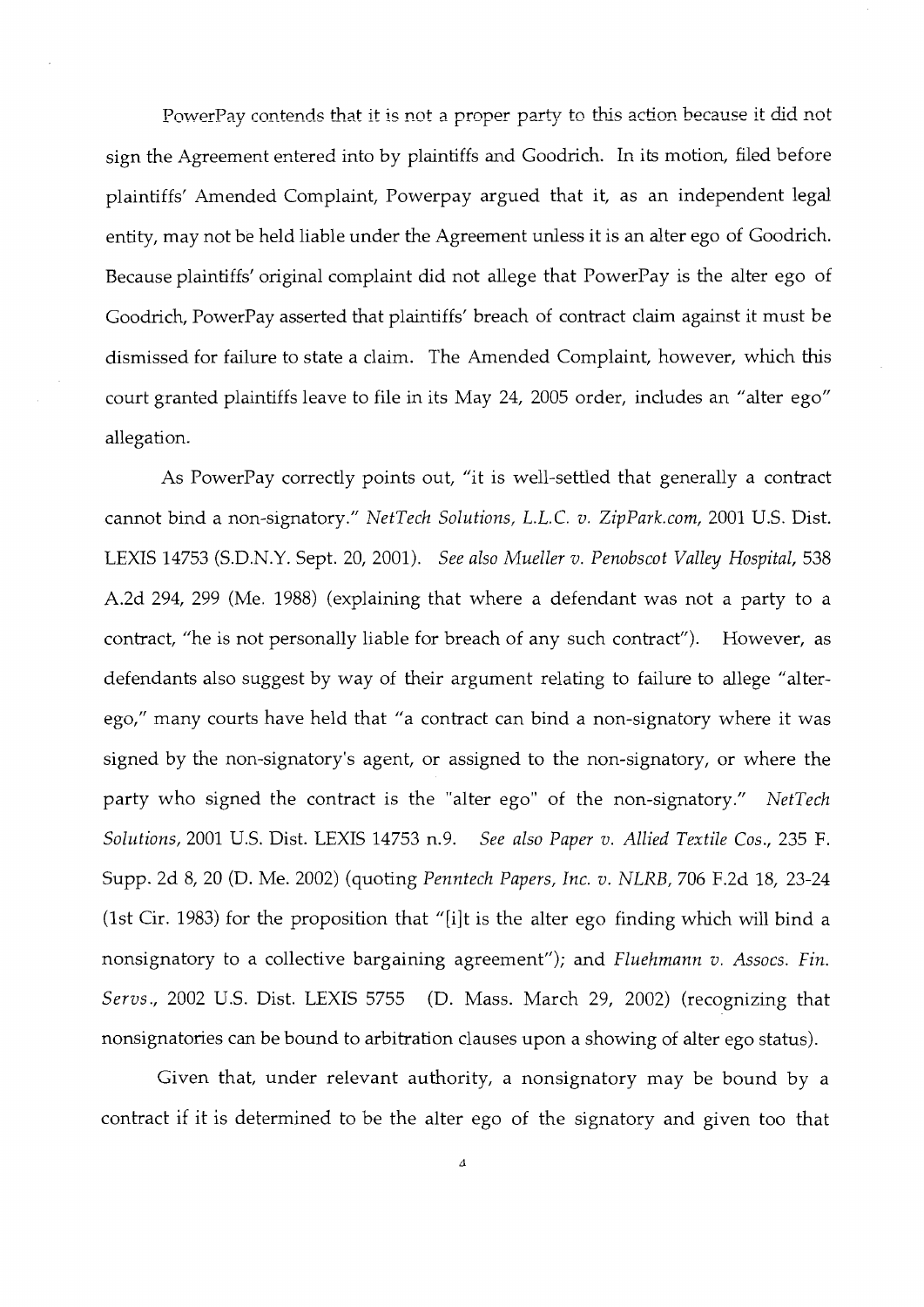plaintiffs have amended their Complaint to include an alter ego allegation, the court concludes that PowerPay is a proper party to this action. Accordingly, defendants' Motion to Dismiss PowerPay as a party is DENIED.

### Claims Against Goodrich

Goodrich's arguments in support of dismissal of the claims against him are based on the original Complaint. In the original Complaint, plaintiffs alleged a single breach of contract claim and sought both damages and injunctive relief. In support of the Motion to Dismiss the breach of contract count against him, Goodrich argues that the relief sought by plaintiffs exceeds the relief available to them under the terms of the Agreement. Goodrich argues that, under the Agreement, injunctive relief is only available for breach of the confidentiality provisions not for any alleged improper competition or hiring of employees or others. According to Goodrich, because the bulk of plaintiffs' allegations relate to alleged competition not breach of the confidentiality covenant, the court may not grant plaintiffs more than they bargained for under the Agreement. Goodrich further argues that because the Agreement's period of restraint expires on August 28, 2005, even if injunctive relief were appropriate, this court may not grant such relief insofar as it extends the Agreement's period of restraint. Accordingly, Goodrich argues that plaintiffs have not stated a claim upon whch relief can be granted.

In their Amended Complaint, plaintiffs have alleged two separate breach of contract claims. Count I alleges that Goodrich and PowerPay breached the nonsolicitation provision in the Agreement. Plaintiffs seek both damages and injunctive relief in that count. Count I1 alleges breach of the Agreement's non-disclosure provisions. Plaintiffs seek only damages in Count 11.

Under the standard of review applicable to motions to dismiss for failure to state a claim upon which relief can be granted, the complaint is reviewed in the light most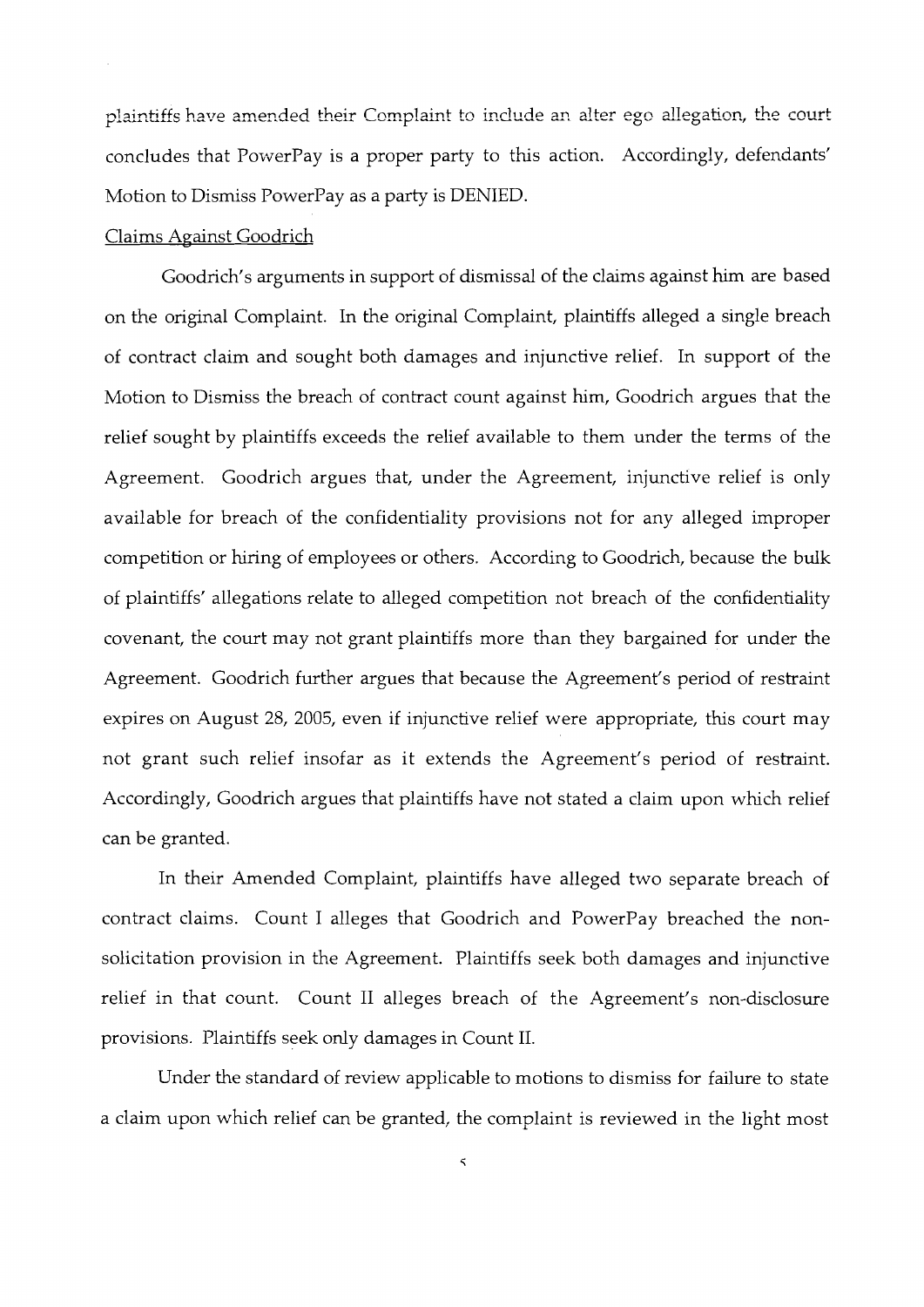favorable to the plaintiffs and the material facts of the complaint are accepted as true. *See Davric Maine Corp,* 2000 ME 102, 9 6, 751 A.2d at 1028. "A dismissal should only occur when it appears 'beyond doubt that a plaintiff is entitled to no relief under any set of facts that he might prove in support of hs claim."' *McAfee v. Cole,* 637 A.2d 463, 465 (Me. 1994) (quoting *Hall* v. *Bd. of Envtl. Prot.,* 498 A.2d 260, 266 (Me. 1985)).

In order to adequately plead a breach of contract claim, a party must allege: "(1) breach of a material contract term; (2) causation; and *(3)* damages." *See Maine Energy Recovery Co. v. United Steel Structures, Inc.,* 1999 ME 31, ¶ 7, 724 A.2d 1248, 1250; and *Maine State Employees Ass'n SEIU Local 1989 v. Department of Corr.,* 682 A.2d 686, 689 n.4 (Me. 1996). In this case, plaintiffs have alleged all that they must to survive the motion to dismiss. Although it may be true that, down the line, plaintiffs will be unable to establish that they are entitled to injunctive relief either pursuant to the terms of the contract or under general equitable principles, at this stage, the court cannot say as a matter of law that plaintiffs have failed to state a claim upon whch either equitable or legal relief can be granted.<sup>3</sup> Accordingly, defendants' Motion to Dismiss the breach of contract claims against Goodrich is DENIED.

The entry is

Defendants' Motion to Dismiss is DENIED.

Dated at Portland, Maine this 11th day of July 2005.

**K**obert E. Crowlev Justice, Superior Court

 $3$  The parties have demonstrated an absence of applicable case law in Maine and a split of authority in other jurisdictions regarding whether a court may issue injunctive relief beyond the terms of a contract. Given the seeming uncertainty of the law on this issue and the importance of resolving it upon a well-developed factual record, a decision regarding the availability of injunctive relief at the motion to dismiss stage would be premature.